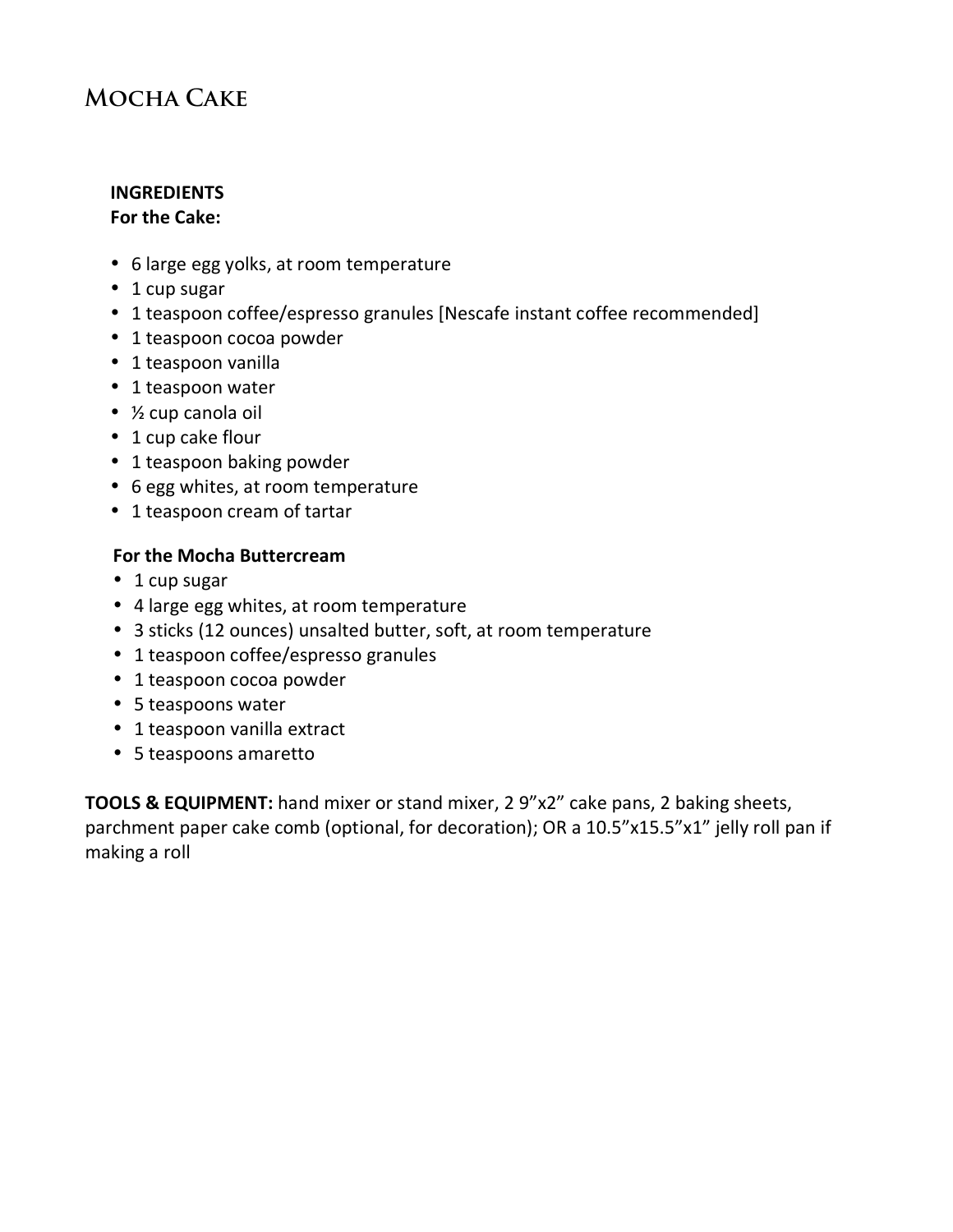#### **PREPARATION**

- 1. **For the Cake:** Preheat oven to 375°F with racks in the upper middle and lower middle positions. Spray two 9"x2" round cake pans with baking spray, and line the bottom and sides with parchment paper.
- 2. Whisk together egg yolks and sugar in a large bowl (or bowl of a stand mixer) over low, then medium speed, until creamy and light yellow in color.
- 3. Dissolve espresso or coffee granules and cocoa powder in water and vanilla in a small bowl, getting rid of lumps while stirring. Pour into the butter-sugar paste, along with canola oil, and beat until well combined.
- 4. Remove large bowl from stand mixer (if using one) and sift cake flour and baking powder over it. Stir with a wooden spoon until well blended, scraping the sides of the bowl once.
- 5. Whisk egg whites and cream of tartar into stiff peaks in a medium bowl, and fold into the mocha batter, a dollop or two first to liquefy the thick batter, and then in thirds.
- 6. Divide the batter between two cake pans and place each pan on a baking sheet. Bake on two racks for 20 to 25 minutes, rotating the pans and exchanging the pans between racks halfway through. The cake is done when the tops become golden brown and the cake tester comes out clean when inserted in the middle.
- 7. Cool on a wire rack for 10 minutes, then carefully turn over on the wire rack, right side up. Cool completely before icing.
- 8. **For the Buttercream:** Whisk sugar and egg whites for 3 to 5 minutes in a medium heatproof bowl set over a saucepan of simmering water (water should not touch the bottom of the bowl), until meringue is hot to the touch. The sugar granules will be dissolved and you will be left with a fluffy marshmallow cream-like froth.
- 9. Remove bowl from heat and beat for 5 minutes with a hand mixer set to medium speed, or pour into a bowl of a stand mixer with a whisk attachment to mix.
- 10. Add half of the butter and beat with a hand mixer (or paddle attachment for stand mixer) until smooth before adding the next half to combine. Scrape the sides of the bowl with a spatula and give it a quick stir. Beat again on medium-high for another 6 to 10 minutes to thicken.